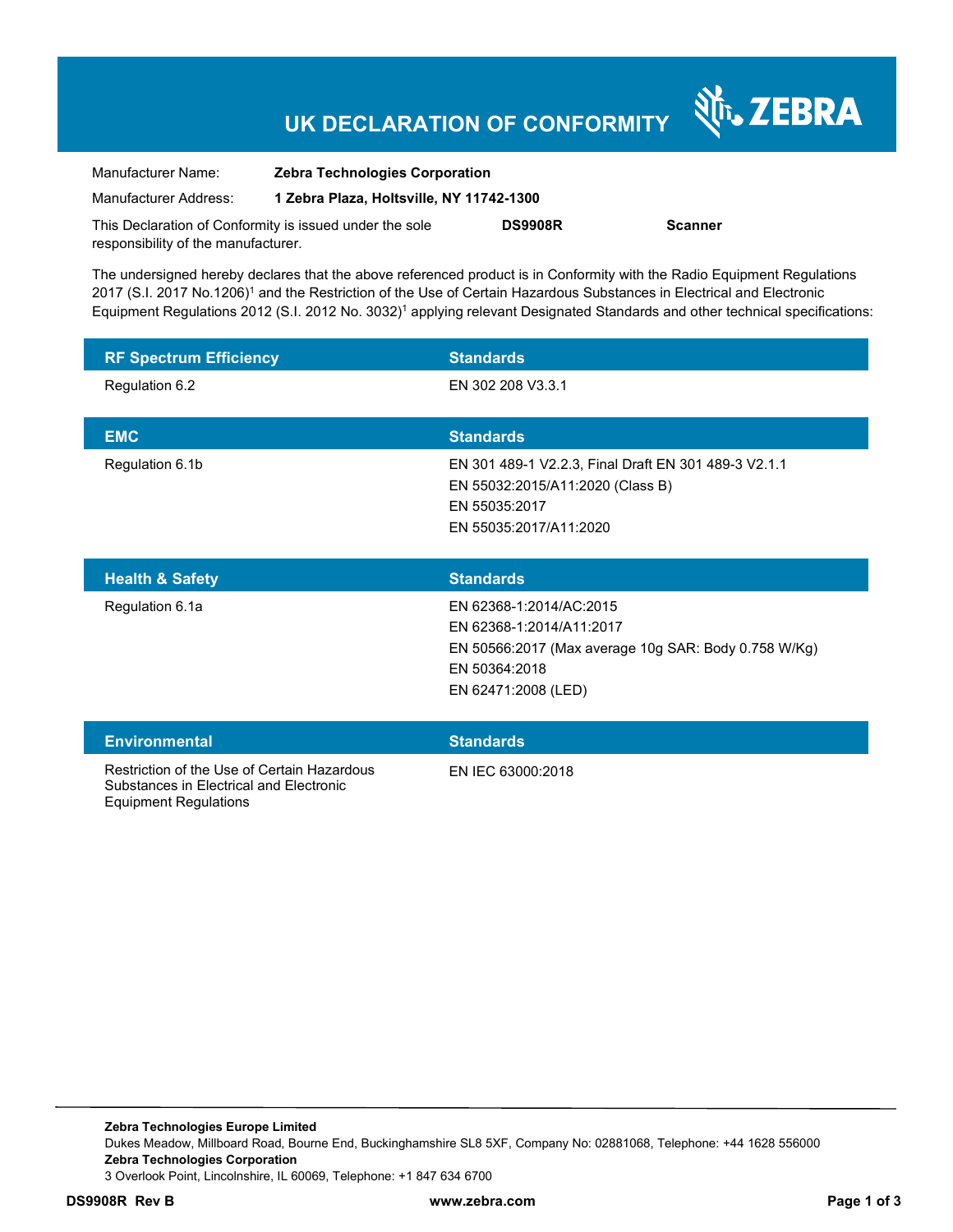### **UK DECLARATION OF CONFORMITY**



With regard to the Radio Equipment Regulations 2017 (S.I. 2017 No.1206)<sup>1</sup>, the conformity assessment procedure referred to in regulation 41(4)(a) and detailed in Schedule 2 has been followed.

 $^{\rm 1}$  As amended by applicable EU withdrawal legislation implemented at the time of issuing this declaration

### **Signed on behalf of Zebra Technologies Corporation**

*(Signature of authorized person)* Marco Belli Rev: B Rev: B Rev: B Rev: B Rev: B Rev: B Rev: B Rev: B Rev: B Rev: B Rev: B Rev: B Rev: B Rev: B Rev: B  $\sim$  Rev: B  $\sim$  Rev: B  $\sim$  Rev: B  $\sim$  Rev: B  $\sim$  Rev: B  $\sim$  Rev: B  $\sim$  Rev: B  $\sim$  Rev: B  $\sim$  Rev: Sr. Manager, Regulatory **Date: 21 April 2022** Place: Bourne End, UK